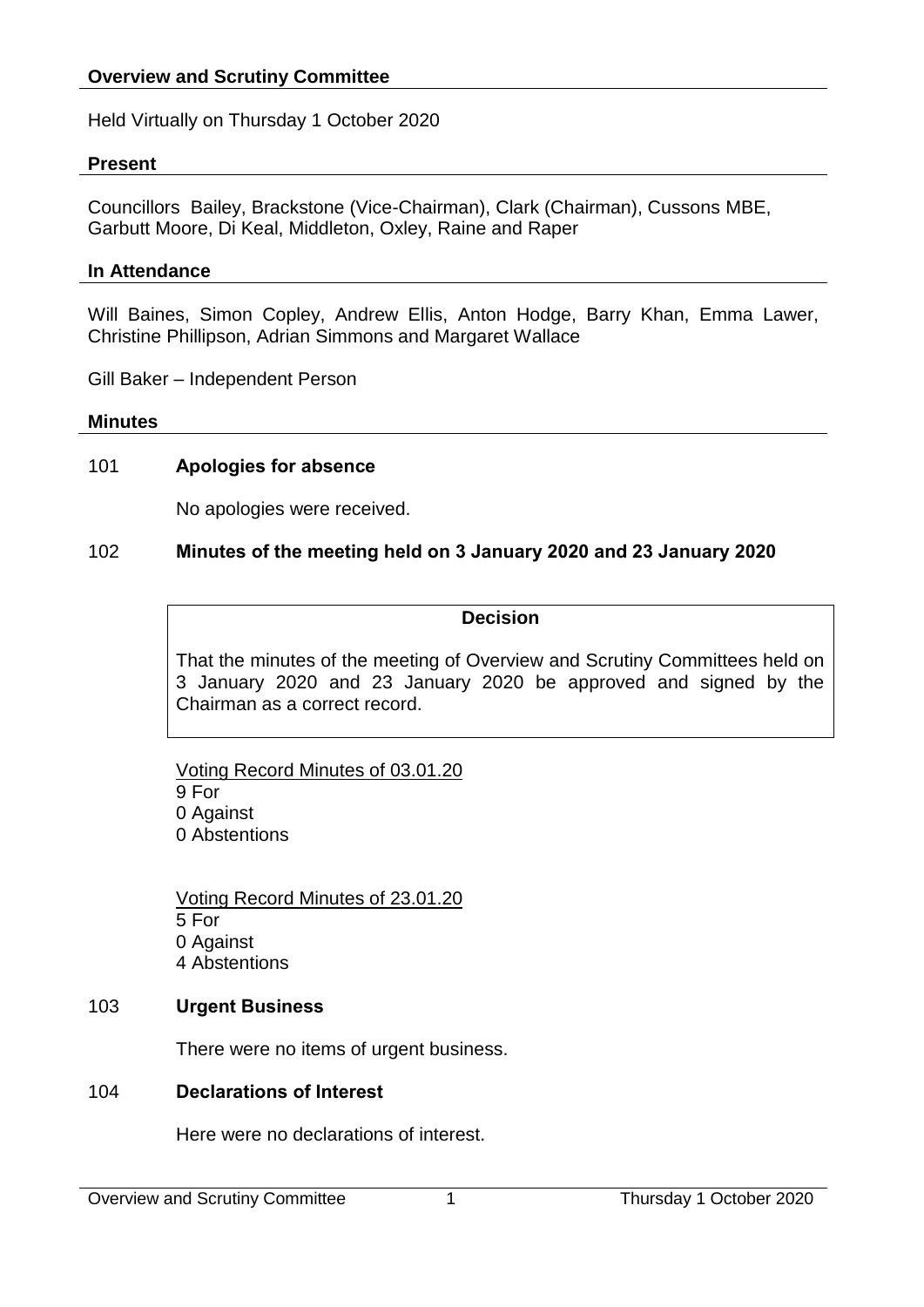### 105 **Chair's Announcements**

The Chair asked Elected Members for their views on the future of meetings and moved the following recommendation with Cllr Brackstone seconding.

### **Decision**

The Overview and Scrutiny Committee requests the Chief Executive to arrange future meetings of Overview and Scrutiny to be live but with the facility for up to one third of the meeting being virtual, if it is safe and lawful to do so.

Voting Record 9 For 0 Against 0 Abstentions

### 106 **Draft Annual Governance Statement**

Considered – Report of the Chief Finance Officer (s151).

The Committee made further comments in relation to the Bio Diversity action plan, the Climate Change action plan and the Equality and Diversity Local Government Association checklist and requested these be picked up and included in the Annual Governance Statement by the s151 Officer.

### **Decision**

That the Committee notes the draft Annual Governance Statement as presented and feeds back any comments for consideration in the final statement to the s151 Officer.

Voting Record 9 For 0 Against 0 Abstentions

# 107 **Standards Training**

Considered – Report of the Head of Corporate Governance and Monitoring Officer.

### **Decision**

That the Committee supports the proposal outlined in this report for the provision of further mandatory training on standards for all councillors.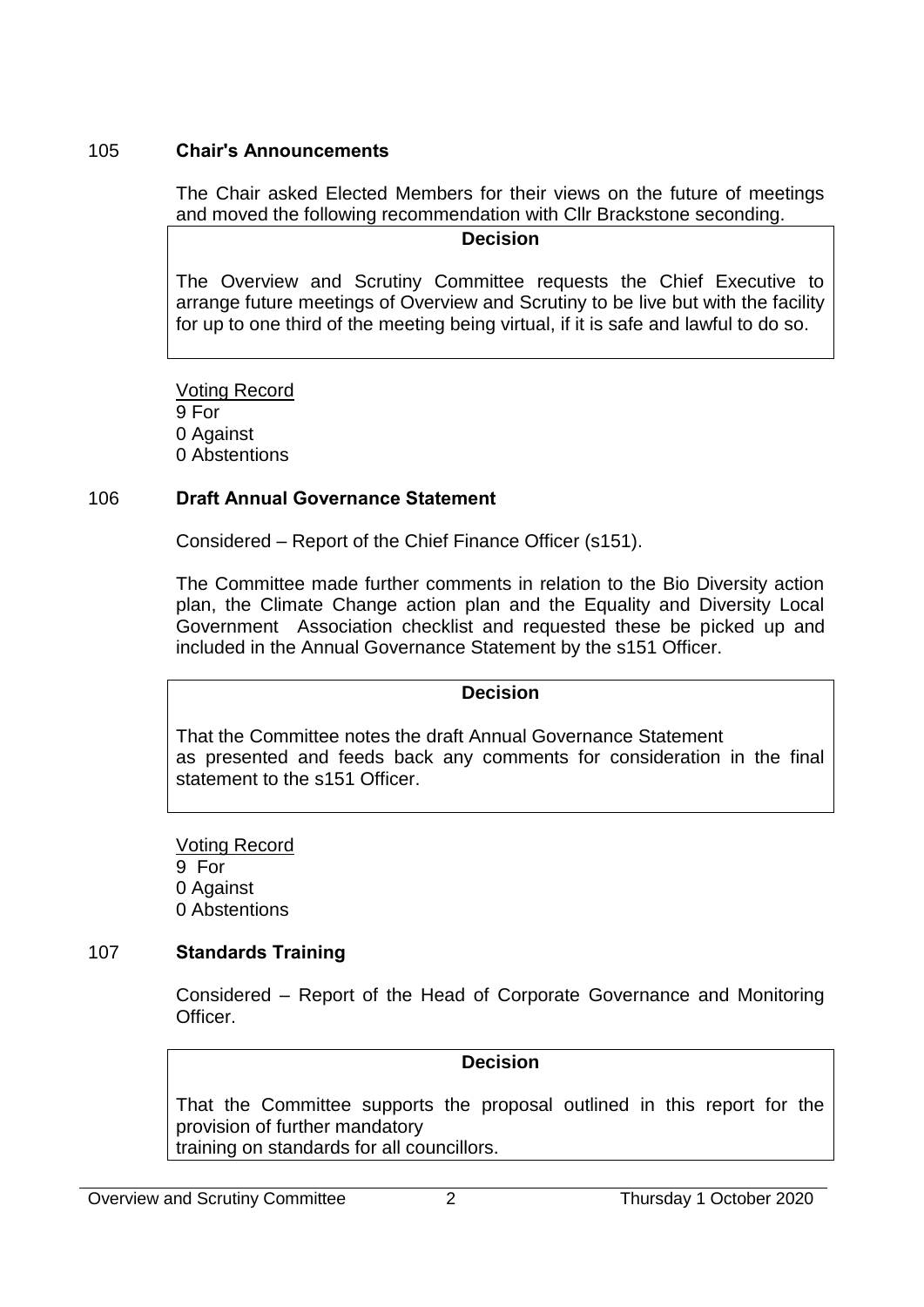Voting Record 10 For 0 Against 0 Abstentions

# 108 **Filter Assessment for Standards Complaints**

Considered – Report of the Head of Corporate Governance and Monitoring Officer.

Cllr Clark proposed and Cllr Middleton seconded the following amendment under Appendix A point 6 - passage of time.

That the following wording be added "It is recognised that if a matter is of public interest to be investigated then this matter will still be investigated".

Resolved

Upon being put to the vote, the amendment was carried.

Voting Record 8 For 2 Against 0 Abstentions

Cllr Clark proposed and Cllr Brackstone seconded the following amendment to the recommendations :

A further report be presented by the Monitoring Officer to the Overview and Scrutiny Committee with options for an appeal process.

Resolved

Upon being put to the vote, the amendment was carried.

Voting Record 9 For 1 Against 0 Abstentions

Cllr Clark moved and Cllr Keal seconded the following amendment in Appendix B.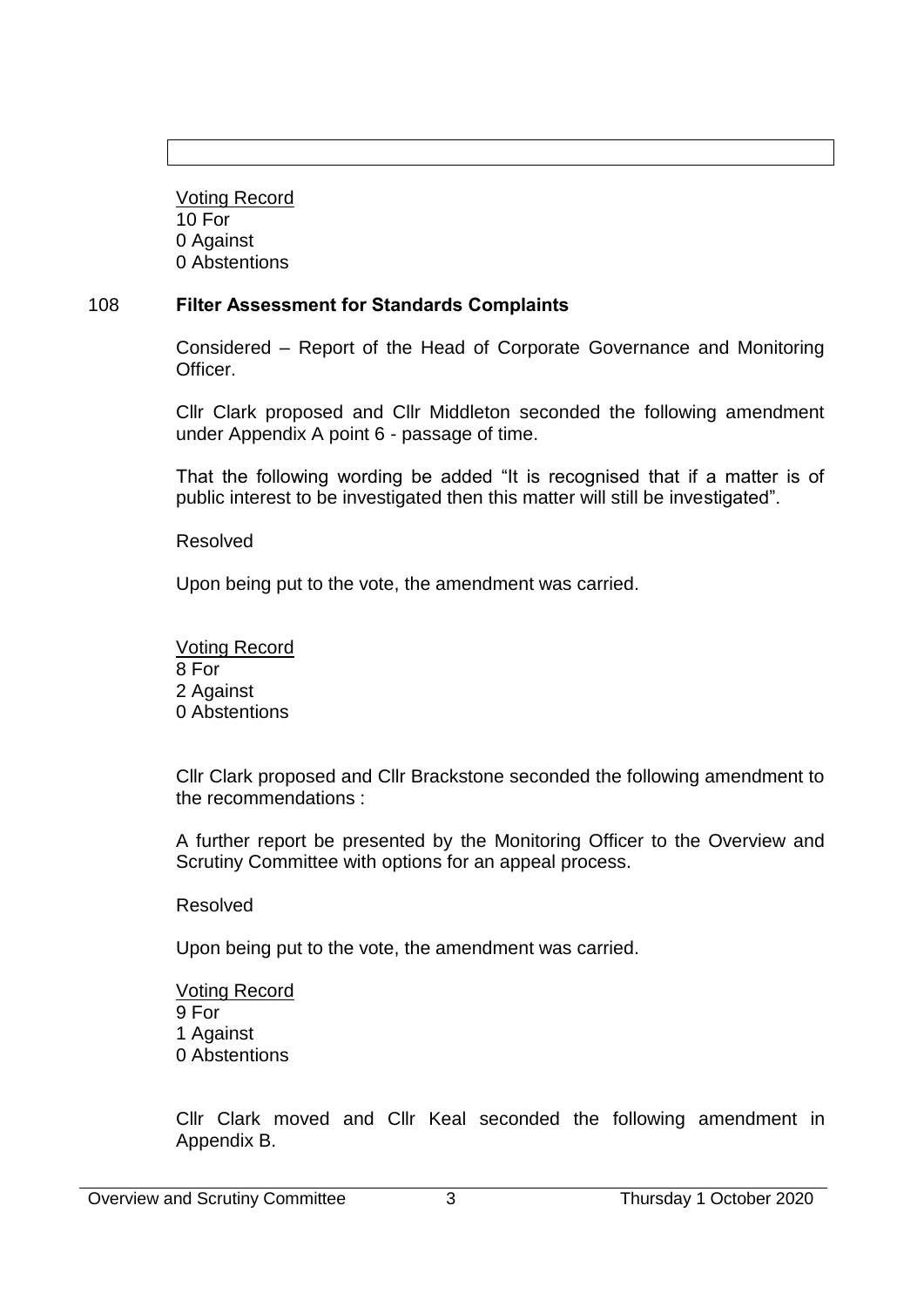That the sentence "there is no right of appeal in relation to this assessment" be removed from the record of assessment of complaint form.

Resolved

Upon being put to the vote, the amendment was carried.

Voting Record 7 For 1 Against 2 Abstentions

### **Decision**

(i)That the use and publication of the filter assessment for standards complaints, attached as Appendices A and B of the report, with amendments as follows, be approved.

Appendix A point  $6 -$  That the following wording be added "It is recognised that if a matter is of public interest to be investigated then this matter will still be investigated".

Appendix B - That the sentence "there is no right of appeal in relation to this assessment" be removed from the record of assessment of complaint form

(ii) That a further report be presented by the Monitoring Officer to the Overview and Scrutiny Committee with options for an appeal process

Voting Record 9 For 1 Against 0 Abstentions

# 109 **Local Government and Social Care Ombudsman Annual Letter 2019/20**

Considered – Report of the Head of Corporate Governance and Monitoring Officer.

### **Decision**

That members note the Local Government and Social Care Ombudsman Annual Letter for 2019/20.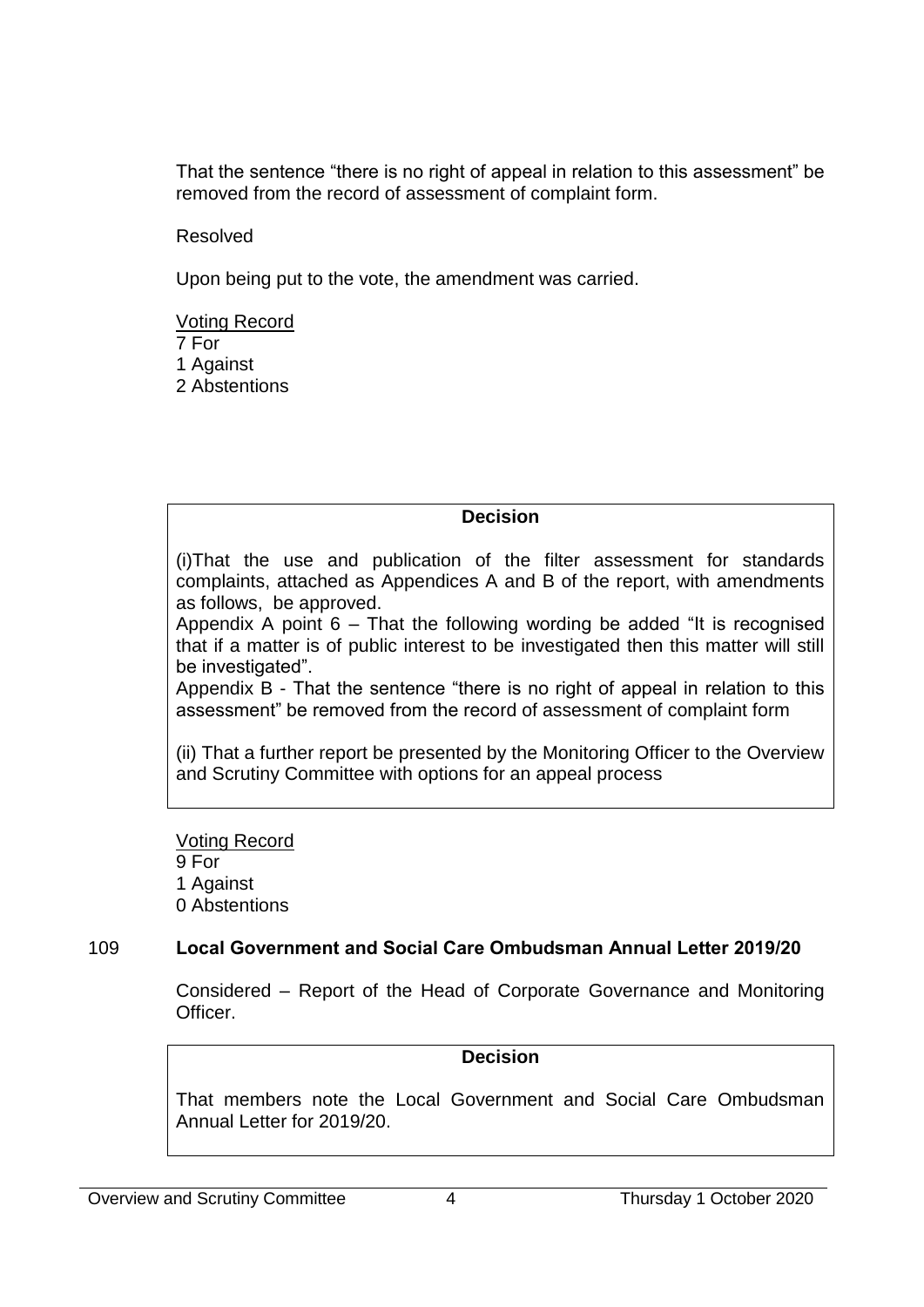Voting Record 10 For 0 Against 0 Abstentions

### 110 **Corporate Complaints 2019/20**

Considered – Report of the Head of Corporate Governance and Monitoring Officer.

### **Decision**

That Members:

(i) Note the year-end position of the corporate complaints received in 2019/20 (ii) Note the lessons learned from the complaints received in 2019/20 (iii) Note the ongoing complaints procedure review and the new procedure to be brought to the November meeting.

Voting Record 10 For 0 Against 0 Abstentions

### 111 **HR Policy Revision**

Considered – Report of the Head of Human Resources.

### **Recommendation to Council**

That the revised policy is agreed for implementation.

Voting Record 6 For 0 Against 3 Abstentions

The Chairman asked that thanks were given to the HR team for the production of the revised policies.

Voting Record 8 For 0 Against 1 Abstentions